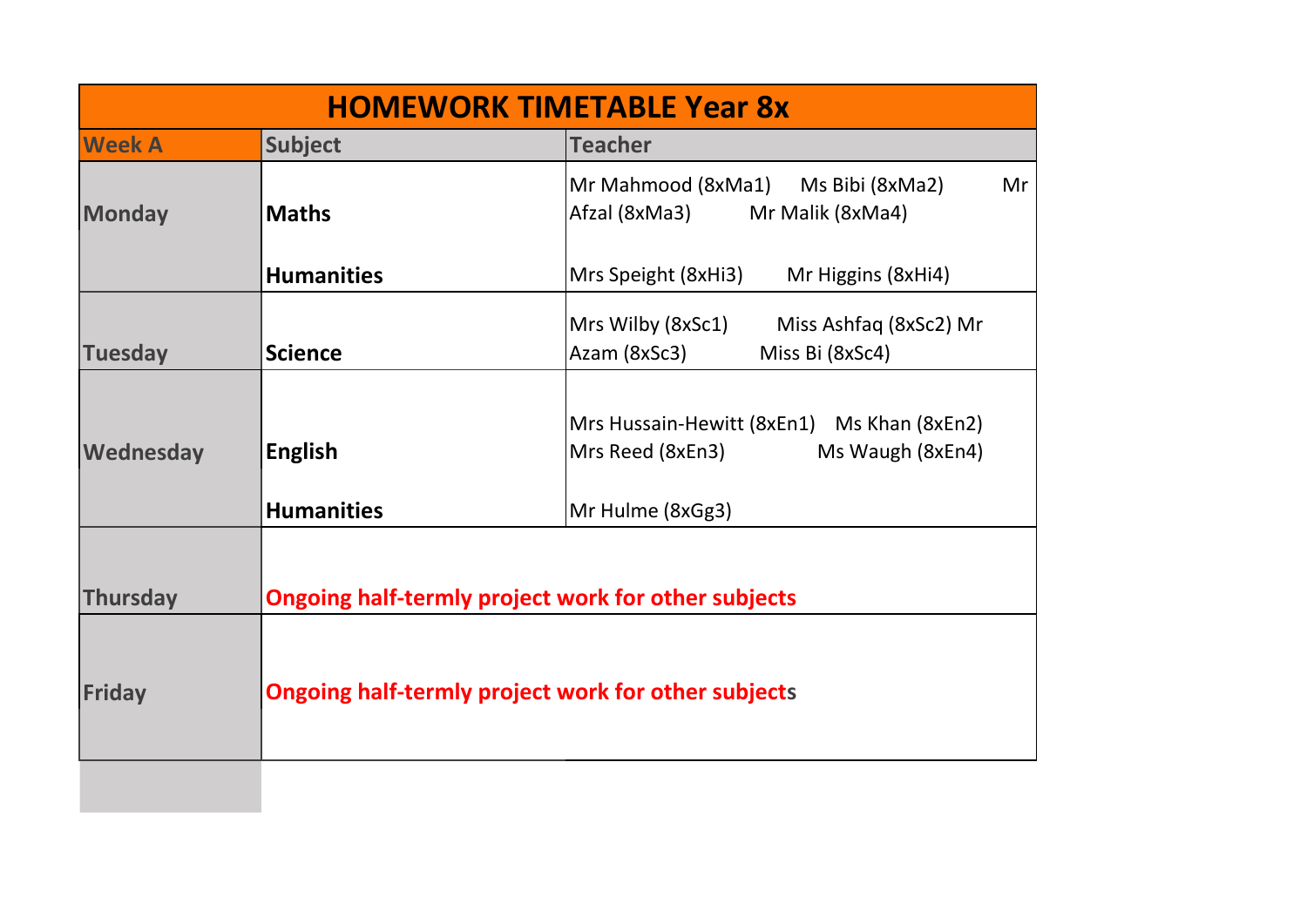| <b>HOMEWORK TIMETABLE Year 8x</b> |                                                            |                                                                                      |  |  |
|-----------------------------------|------------------------------------------------------------|--------------------------------------------------------------------------------------|--|--|
| <b>Week B</b>                     | <b>Subject</b>                                             | <b>Teacher</b>                                                                       |  |  |
| Monday                            | <b>Maths</b>                                               | Mr Mahmood (8xMa1), Ms Bibi (8xMa2),<br>Mr<br>Afzal (8xMa3), Mr Malik (8xMa4)        |  |  |
| <b>Tuesday</b>                    | <b>Science</b>                                             | Mrs Wilby (8xSc1), Miss Ashfaq (8xSc2),<br>Mr<br>Azam (8xSc3), Miss Bi (8xSc4)       |  |  |
|                                   | <b>Humanities</b>                                          | Ms Daly (8xGg1)                                                                      |  |  |
| Wednesday                         | English                                                    | Mrs Hussain-Hewitt (8xEn1), Ms Ali (8xEn2), Mrs<br>Reed (8xEn3),<br>Ms Waugh (8xEn4) |  |  |
|                                   | <b>Humanities</b>                                          | Mr Hulme (8xGg2)<br>Ms Daly (8xGg4)                                                  |  |  |
| Thursday                          | <b>Ongoing half-termly project work for other subjects</b> |                                                                                      |  |  |
| Friday                            | <b>Humanities</b>                                          | Mr Higgins (8xHi1)<br>Mrs Speight (8xHi2)                                            |  |  |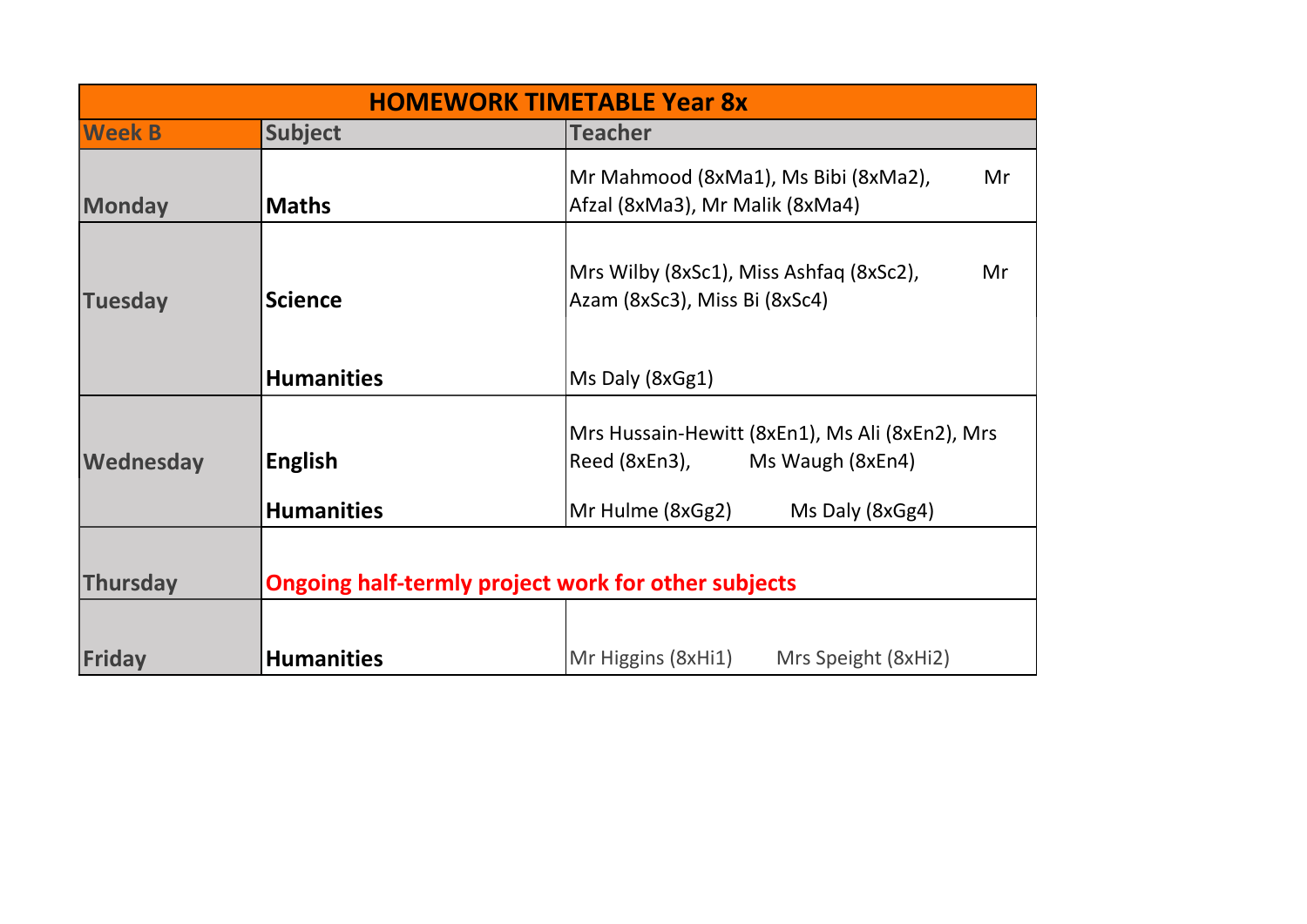| <b>HOMEWORK TIMETABLE Year 8y</b> |                                                     |                                                                                                                                             |  |
|-----------------------------------|-----------------------------------------------------|---------------------------------------------------------------------------------------------------------------------------------------------|--|
| <b>Week A</b>                     | <b>Subject and teacher</b>                          | <b>Teacher</b>                                                                                                                              |  |
| Monday                            | Ongoing half-termly project work for other subjects |                                                                                                                                             |  |
| <b>Tuesday</b>                    | <b>Maths</b>                                        | Ms Rashid 8yMa1),<br>Mr Afzal (8yMa2),<br>Mr<br>Ishaq (8yMa3),<br>Mrs Akbar (8yMa4)                                                         |  |
| Wednesday                         | <b>English</b><br><b>Humanities</b>                 | Mr McVeigh-Kaye (8yEn1), Ms Ali (8yEn2), Miss<br>Arshad (8yEn3), Ms Amin (8yEn4)<br>Ms Daly (8yGg1 and 3), Mr Hulme (8yGg4)                 |  |
| <b>Thursday</b>                   | <b>Humanities</b>                                   | M Higgins (8yHi1,2 and 4)<br><b>Ms</b><br>Speight (8yHi3) Mr Hulme (8yGg2)                                                                  |  |
| Friday                            | <b>Science</b>                                      | Mr Rehman-Ditta (8ySc1), Miss Daly (8ySc2), Mr<br>Azam (8ySc3), Mr Ali(8ySc4)<br><b>Ongoing half-termly project work for other subjects</b> |  |
|                                   |                                                     |                                                                                                                                             |  |